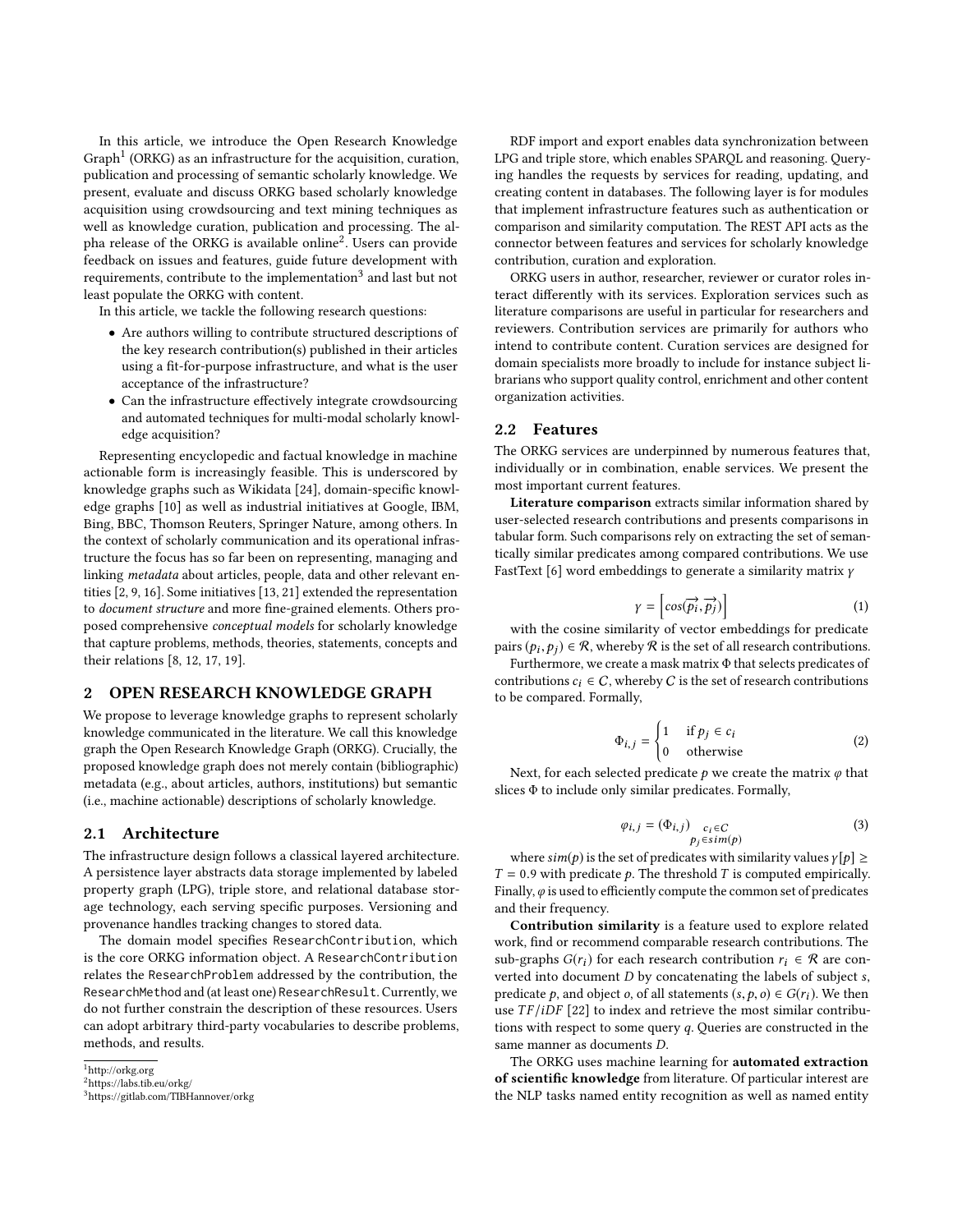<span id="page-2-4"></span>Table 1: Overview of answers to the key aspects covered by the evaluation questionnaire and other metrics recorded during the interviews.

| Partici-<br>pant Nr | Nav-              | Term-         | Auto              | Guidance  | Suggest           | UI                | Time    |  |
|---------------------|-------------------|---------------|-------------------|-----------|-------------------|-------------------|---------|--|
|                     | igation           | inology       | Complete          | Needed    | To Others         | likeness          |         |  |
|                     | $5 = \text{Verv}$ | $5 =$ Easy to | $5 = \text{Very}$ | $5 = All$ | $9 = \text{Very}$ | $9 = \text{Verv}$ | in mins |  |
|                     | intuitive         | understand    | helpful           | the time  | likely            | much              |         |  |
|                     |                   |               | 5                 | 3         | $\overline{c}$    | 6                 | 16      |  |
|                     |                   |               |                   |           |                   |                   | 19      |  |
|                     |                   |               |                   |           |                   |                   | 15      |  |
|                     |                   |               |                   |           |                   |                   | 13      |  |
|                     |                   |               |                   |           |                   |                   | 14      |  |
|                     |                   |               |                   |           |                   |                   | 13      |  |
|                     |                   |               |                   |           |                   |                   | 19      |  |
|                     |                   |               |                   |           |                   |                   | 13      |  |
|                     |                   |               |                   |           |                   |                   | 14      |  |
| 10                  |                   |               |                   |           |                   |                   | 22      |  |
| 11                  |                   |               |                   |           |                   |                   | 20      |  |
| 12                  |                   |               |                   |           |                   |                   | 21      |  |
| Average             |                   |               | 5                 | 3         | 7                 | 7                 | 17      |  |

classification and linking. As a first step, we trained a neural network based machine learning model for named entity recognition using in-house developed annotations on the Elsevier Labs corpus of Science, Technology, and Medicine<sup>[4](#page-2-0)</sup> (STM) for the following generic concepts: process, method, material and data. We use the Beltagy et al. [\[4\]](#page-3-0) Named Entity Recognition task-specific neural architecture atop pretrained SciBERT embeddings with a CRF-based sequence tag decoder [\[18\]](#page-3-1).

Linking scholarly knowledge to other knowledge graphs including those from the open domain as well as domain specific graphs such as ULMS [\[5\]](#page-3-2) is another important feature. Most importantly, such linking enables semi-automated enrichment of research contributions.

# 3 EVALUATIONS

The ORKG infrastructure, its services, features, performance and usability are continually evaluated to inform the next iteration and future developments. Among other preliminary evaluations and results, we present here the first front end user evaluation.

Following a qualitative approach, the evaluation of the first iteration of front end development aimed to determine user performance, identify major (positive and negative) aspects, and user acceptance/perception of the system. The evaluation process had two components: (1) instructed interaction sessions and (2) a short evaluation questionnaire. This evaluation resulted in data relevant to our first research question.

Supported by two instructors, we conducted instructed interac-tion sessions with 12 authors of articles presented at the DILS2018<sup>[5](#page-2-1)</sup> conference. At the start of each session, the instructor briefly explained the underlying principles of the infrastructure. Then, participants engaged with the system without further guidance from the instructor. However, at any time they could ask the instructor for assistance. For each participant, we recorded the time required to complete the task (to determine the mean duration of a session), the instructor's notes and the participant's comments.

<span id="page-2-6"></span>Table 2: Time (in seconds) needed to perform State-of-the-Art comparisons with 2-8 research contributions using the baseline and ORKG approaches.

|                                                                | Number of compared research contributions |  |  |  |  |  |  |  |  |  |
|----------------------------------------------------------------|-------------------------------------------|--|--|--|--|--|--|--|--|--|
|                                                                |                                           |  |  |  |  |  |  |  |  |  |
| Baseline   0.00026  0.1714  0.763  4.99  112.74  1772.8  14421 |                                           |  |  |  |  |  |  |  |  |  |
| ORKG 0.0035 0.0013 0.01158 0.02 0.0206 0.0189 0.0204           |                                           |  |  |  |  |  |  |  |  |  |

In addition to the instructed interaction sessions, participants were invited to complete a short evaluation questionnaire. The questionnaire is available online $^6$  $^6$ . Treated as a qualitative instrument, its aim was to collect further insights into user experience. The paper-based questionnaire consisted of 11 questions. These were designed to capture participant thoughts regarding the positive and negative aspects of the system following their instructed interaction session. Participants completed their questionnaire after the instructed interaction session. All 12 participants answered the questionnaire. The interaction notes, participant comments and the time recordings were collected together with questionnaire responses and analysed in light of our research questions.

A dataset summarizing the research contributions collected in the experiment is available online<sup>[7](#page-2-3)</sup>. The data is grouped into four main categories. Research Problem describes the main question or issue addressed by the research contribution. Approach describes the solution taken by the authors. Implementation & Evaluation were the most comprehensively described aspects, arguably because it was easier for participants to describe technical details compared to describing the problem or the approach.

In summary, 75% of the participants found the front end developed in the first iteration fairly intuitive and easy to use. Among the participants, 80% needed guidance only at the beginning while 10% did not need guidance. The time required to complete the task was 17 minutes on average, with a minimum of 13 minutes and a maximum of 22 minutes.

Further details of the questionnaire, including participant ratings on main issues, are summarized in Table [1.](#page-2-4) While the cohort of participants was too small for statistically significant conclusions, these results provided a number of important suggestions that informed the second iteration of front end development, which had a first evaluation at TPDL2019<sup>[8](#page-2-5)</sup>.

We have performed preliminary evaluations also of other components of the ORKG infrastructure. The experimental setup for these evaluations was an Ubuntu 18.04 machine with Intel Xeon CPUs  $12 \times 3.60$  GHz and 64 GB memory.

With respect to the literature comparison feature, we compared our approach in ORKG with a baseline approach that uses brute force to find the most similar predicates and thus checks every possible predicate combination. Table [2](#page-2-6) shows the time needed to perform the comparison for the baseline approach and for the approach we implemented and presented above. As the results suggest, our approach clearly outperforms the baseline and the performance gain can be attributed to more efficient retrieval. The experiment is

<span id="page-2-0"></span><sup>4</sup>https://github.com/elsevierlabs/OA-STM-Corpus

<span id="page-2-1"></span><sup>5</sup><https://www.springer.com/us/book/9783030060152>

<span id="page-2-2"></span><sup>6</sup><https://doi.org/10.5281/zenodo.2549918>

<span id="page-2-3"></span><sup>7</sup><https://doi.org/10.5281/zenodo.3340954>

<span id="page-2-5"></span><sup>8</sup><http://www.tpdl.eu/tpdl2019/>